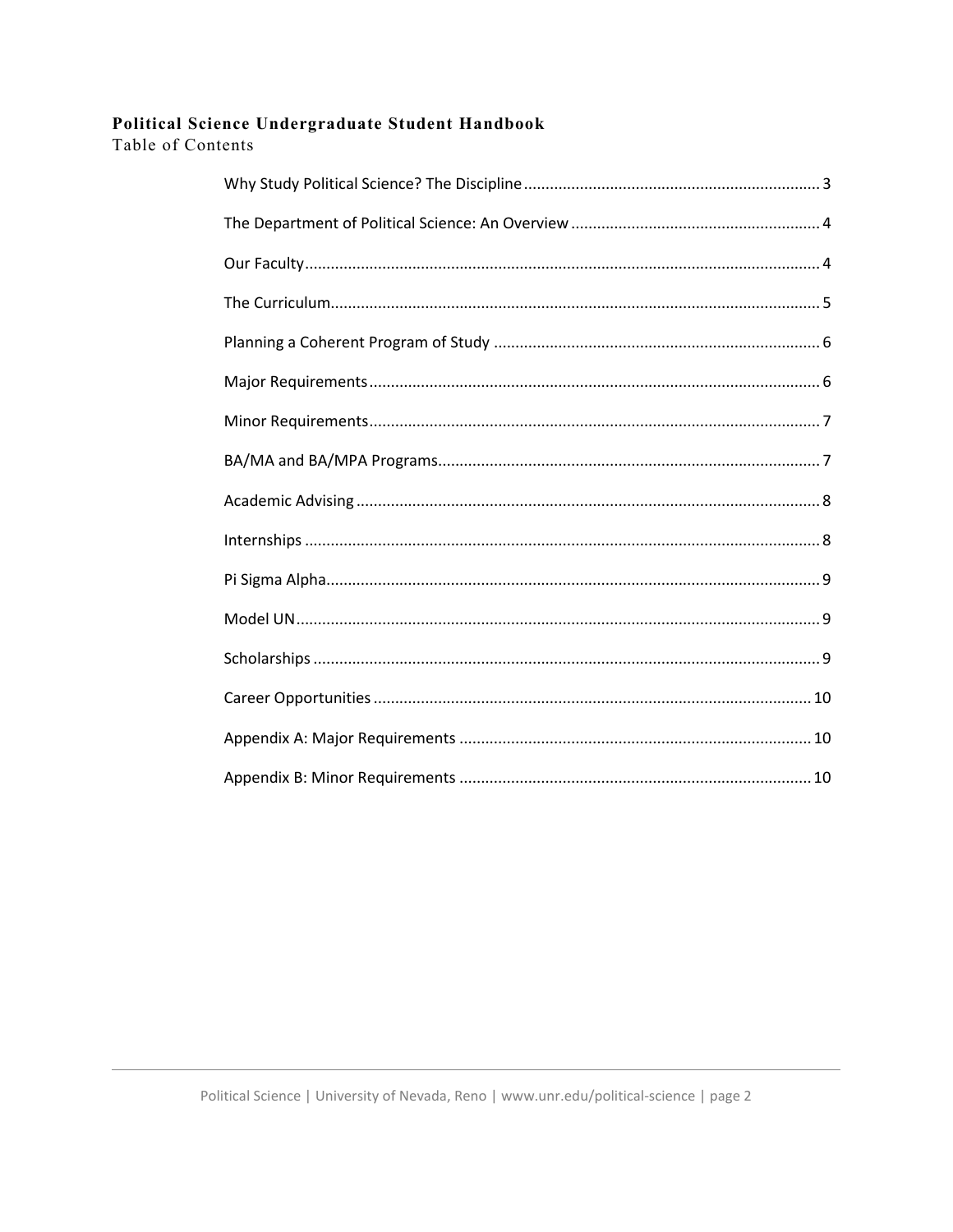### <span id="page-1-0"></span>Why Study Political Science? The Discipline

 areas of study, from American politics and policy to international relations. Amid this wide diversity of human society, the uses of power and persuasion, and the ideas that shape social and political communicate about politics. You will learn how to evaluate evidence and arguments, and understand processes, setting them in historical and comparative perspective. The Political Science Bachelor of Arts degree program emphasizes research and teaching that links theory with real-world issues and action through politics, public policy, and administration. With a degree from our department, you will be prepared to develop innovative approaches to current and emerging local, national, and global challenges. The B.A. in political science offers you five different interests and approaches lies a common concern with anything "political"—issues, institutions, behavior, power, and public goods. Political scientists also share a common interest: the public arena of movements and governing institutions. The political science B.A. will teach you how to think and political dynamics in the U.S. and across the globe. You will be able to contextualize events and

 and other forms of governance. You will study the causes and consequences of authoritarian and revolutionary political regimes. Your classes will lead you to grapple with how constitutional orders, institutions of governance affect political outcomes. You will learn how and why the powerful and individual, group, or state/interstate level. As a political science major, you will learn the philosophical and practical underpinnings of democracy political party and electoral systems, government bureaucracies, judiciaries, militaries, and other powerless attempt to design and use political systems to advance their interests, whether at the

 complex organizational and public matters. You will be able to write a policy analysis memo, propose communication strategies, understand and evaluate a Supreme Court decision, understand and explain the impacts of government policies on public and private domains, and see how the private and the public are entwined in all modern societies. You will be able to understand the likely impact of the you to go on to be a leader in any of a number of fields: political campaigns and lobbying, law, a host of governmental and non-governmental organizations, academia, the media, business, the military, political parties, and social and political movements. The major prepares you for careers that demand thought, analysis, reading, writing, and speaking about interests and ideologies at play in intergroup/interagency/interstate negotiations in which you, and the entity for whom you work or that you lead, might be involved. These skills and knowledge will enable

 go to war? What conditions facilitate peace and toleration? We hope you join us in the effort to answer Political science grapples with some of the most profound questions of human interaction. What justifies systems of government? Why should anyone obey authority? How did some attain power and wealth and not others? Can we develop sustainable environmental policies? Why do people and nations such questions, and we look forward to helping you succeed in reaching your career goals.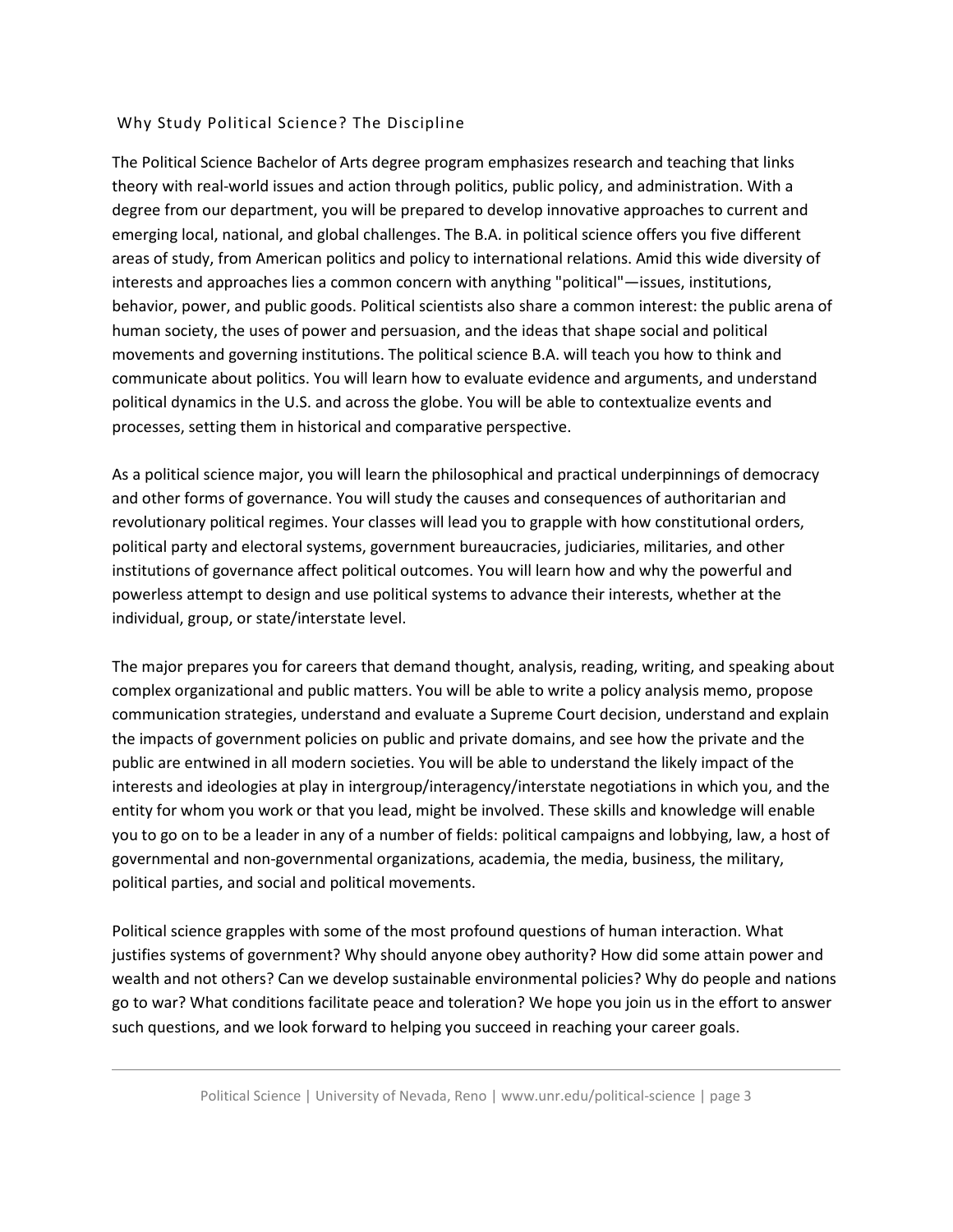# <span id="page-2-0"></span>The Department of Political Science: An Overview

 The Department of Political Science recognizes and embraces its distinctive roles, as defined by not only origins of the University of Nevada, Reno. At the heart of the department's mission is the pursuit of the liberal arts tradition of the College of Liberal Arts in which it is located, but also by the land-grant excellence in teaching, research, and service.

 Undergraduate education is a historic strength in the department. Our program affords you an unmatched opportunity to:

- develop an understanding of political institutions and behavior
- **question the ends and principles of political life**
- understand the role of human agency within the nexus of a society's political institutions and processes and its impact on local and global outcomes.

 We recognize that most University of Nevada, Reno political science undergraduates will not pursue professional careers in academia or government. Therefore, we develop our program to be versatile by providing our students with various specializations while completing their degree. Throughout the program, students build numerous professional skills such as writing communications, public relations, and data analysis that are critical to employment in public, private, and nonprofit sectors.

 and public service, and that they learn as much from committed fellow students as from faculty. The department offers its undergraduate curriculum together with its commitment to graduate education, public service, and research. We are committed to the idea that research and teaching benefit each other, that students benefit most by being linked to faculty at the cutting edge of research

### <span id="page-2-1"></span>Our Faculty

 researchers. Faculty have won various teaching awards, and have published books and articles that have editorial boards of major professional journals of the discipline. They have received various national and academies, major universities, and government agencies. The Political Science Department faculty have a strong dedication to teaching and are active appeared in major political science and social science academic journals. Faculty edit or serve on the international fellowships, and have been visiting scholars at a wide range of universities and institutes around the world. They have given guest lectures in numerous venues, including the U.S. military

academies, major universities, and government agencies.<br>In the pages that follow, you will find more information on the B.A. in political science. If you have questions about this information or just want to talk about the major, please feel free to contact the Office of the Department of Political Science. If you are interested in the B.A. in International Affairs or in any of our minors (Latin American Studies, Asian Studies, Renewable Energy), please contact us as well. We are located at the Thompson Building, Room 221, and a[t https://www.unr.edu/political](https://www.unr.edu/political-science)[science.](https://www.unr.edu/political-science) 

 For further information regarding faculty areas of research and teaching, please visit: [https://www.unr.edu/political-science/people.](https://www.unr.edu/political-science/people)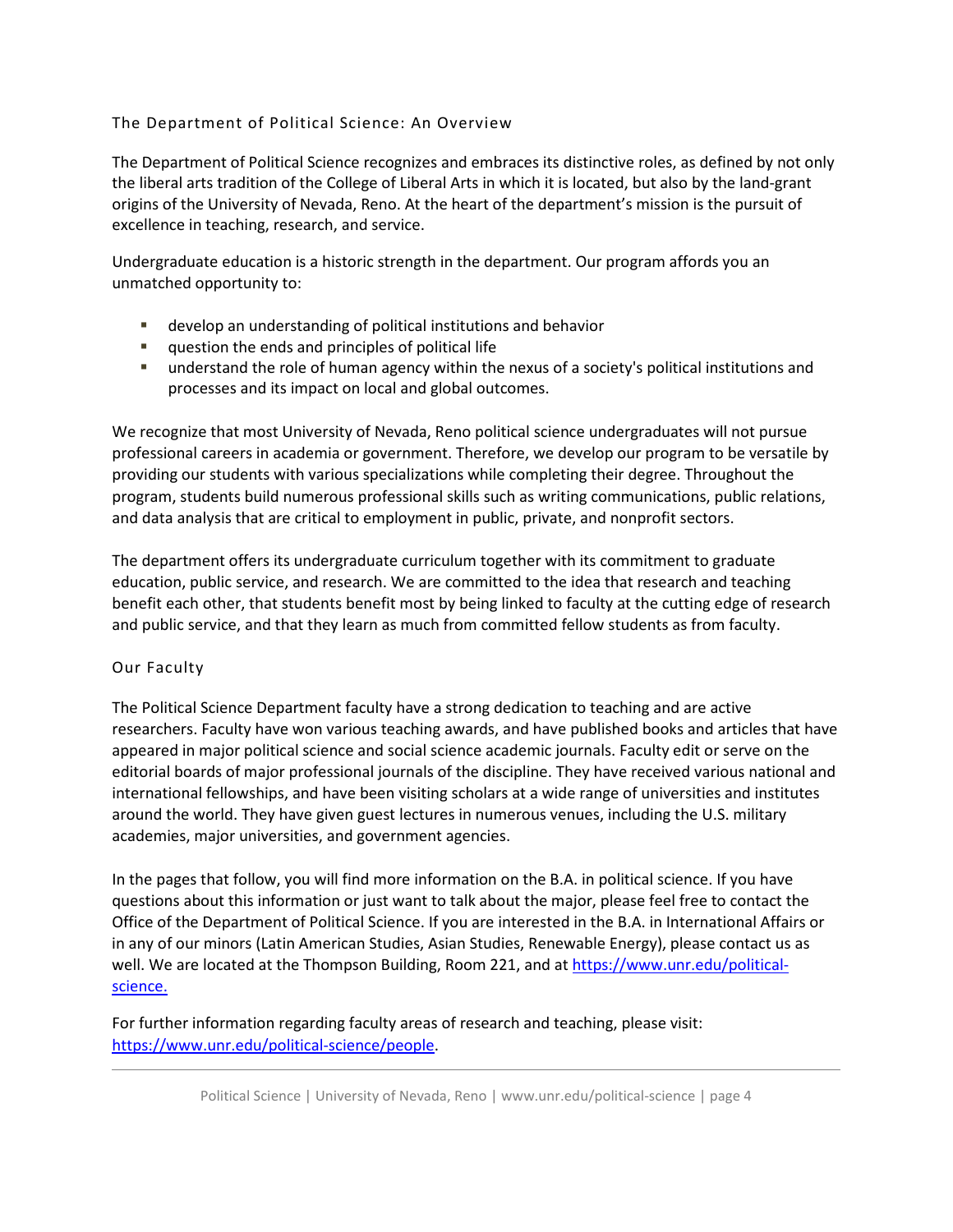# <span id="page-3-0"></span>The Curriculum

 The undergraduate political science curriculum at the University of Nevada, Reno is divided into five subfields:

# American Politics

 and how they interact. Topics include public opinion, voting, campaigns and elections, political The American politics subfield focuses on the political behavior of the public U.S. political institutions, psychology, political identity, Congress, the presidency and bureaucracy, the courts, the media, state and local governments, and interest groups.

# Comparative Politics

 state and sub-state venues with a goal of understanding the how and why of politics in a variety of contexts. Comparative Politics seeks to understand and explain socio-political, economic and historical outcomes through comparisons of socio-political, economic and cultural entities and forces between and within countries. Comparativists study political institutions, political organizations, political behavior across

# International Relations

 contexts. International Relations The International Relations field covers interactions, cooperation, and conflict among states and environmental policy, human rights, human security, and international political economy. between states and non-state actors. Topics of study include theories of international relations, conflict, foreign policy, national and international security, international law and organizations, global

### Political Theory

The Political Theory area includes political philosophy and its history, contemporary political ideologies, democratic theory, and political ethics.

### Public Administration and Policy

 This field includes topics such as foundations of public service, public human resource management, implementation, and a variety of substantive topics such as environmental policy, and energy politics organizational theory and behavior, public budgeting, public policy process, policy analysis, policy and policy, etc.

Within each area there are four categories of courses:

 1. The 100-level courses are open without any prerequisite to all students. They are intended to provide an overview of the different subfields of the discipline without assuming previous knowledge on the part of the student.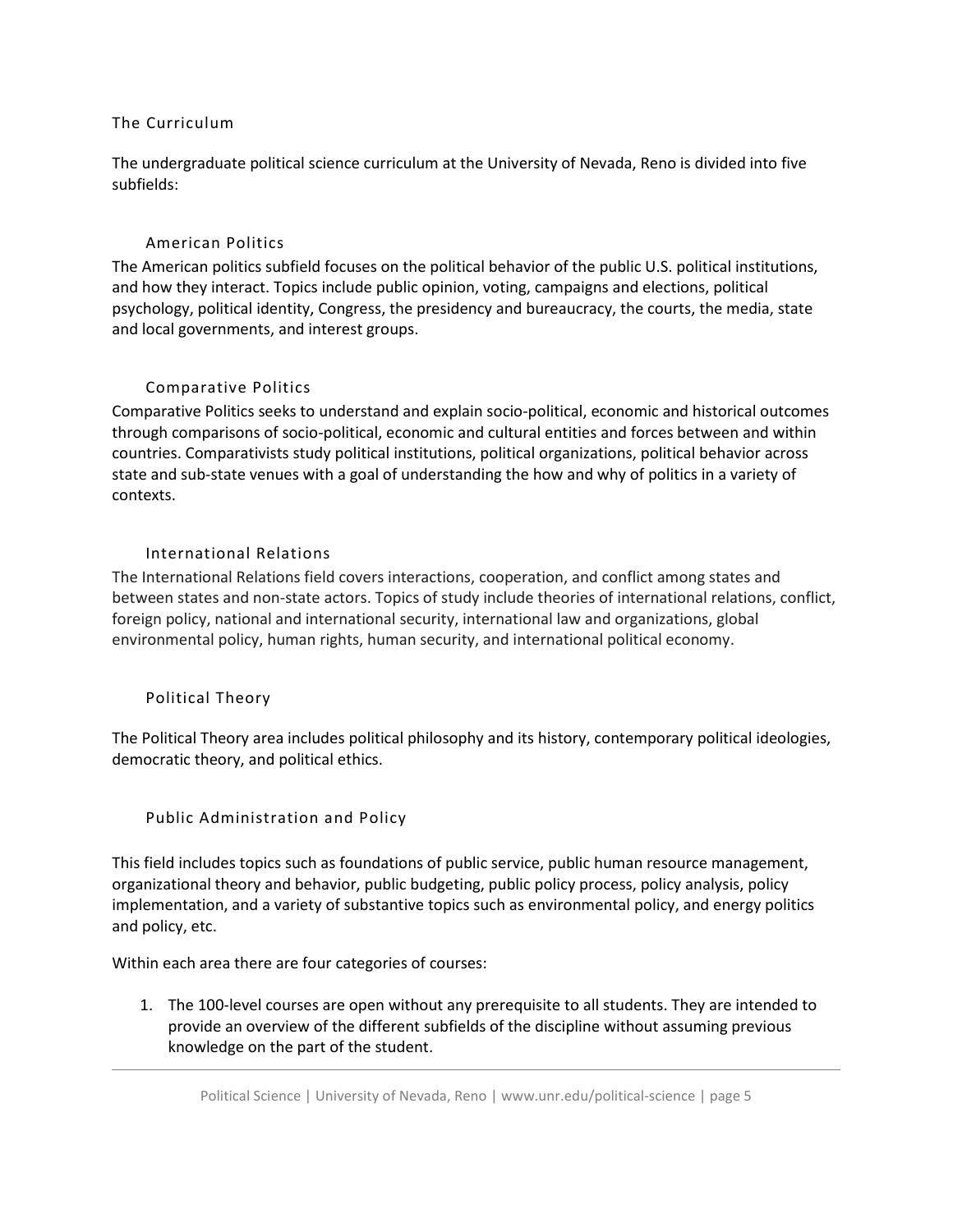- Therefore, students should usually take one of the introductory courses before enrolling in 200- 2. The 200-level courses focus on specific topics. Some previous knowledge may be required. level courses.
- 3. The 300-level courses focus on specific topics in more depth. They provide an opportunity for intensive analysis of specific issues and problems in political science. Students should enroll in these courses only after taking at least one 200-level course in the relevant subfield.
- 4. The 400-level classes are recommended for juniors and seniors only. These courses vary in scope and content and usually have prerequisites.

# <span id="page-4-0"></span>Planning a Coherent Program of Study

 semester on a purely ad hoc basis without giving any thought to the coherence of a program. On the other hand, no one should try to plan ahead so completely that the ability to accommodate new interests disappears. Plans and goals can be revised periodically. Be sure to meet regularly with an [Academic Adviser](https://www.unr.edu/political-science/advising) to stay on track for graduation and to find out how to incorporate new interests into The best course of study combines planning with flexibility. It is usually a mistake to select courses each your program of study.

# <span id="page-4-1"></span>Major requirements

 All students must complete a minimum of 30 credits for the major with at least one class in each of the five fields (American, Comparative, Political Theory, International Relations, Public Administration and Policy). A total of 18 of the credits must be in courses numbered 300 or above. A maximum of 6 credits of internship courses may be used to fulfill the 30-credit requirements. Some of the upper-division courses require PSC 210, PSC 211, or PSC 231, and may have Core Objective prerequisites. Details on the major and courses are in Appendix A at the end of this handbook. The form to declare political science as a minor can be obtained in the main office, Thompson Building, Room 221, or *online*. One of our advisers will be glad to assist you.

 psychology, and sociology, among others. A political science major can also benefit from a business or English minor and/or a minor offered by the Department of World Languages and Literatures. Please **Suggested Work in Related Disciplines.** You are encouraged to take courses in related fields such as anthropology, Basque studies, criminal justice, economics, gender/race and identity, history, philosophy, consult with the political science academic advisers for further information regarding course sequences, and major/minor combinations.

# <span id="page-4-2"></span>Minor Requirements

 The department offers a minor in political science, for which the requirements are: a minimum of seven science, foreign affairs, public administration and public policy, American government). Please see the Appendix to this handbook for details. The form to declare political science as a minor can be obtained in the main office, Thompson Building, Room 221, or online a[t Admissions and Records:](https://www.unr.edu/admissions/records/services/forms) [https://www.unr.edu/admissions/records/services/forms.](https://www.unr.edu/admissions/records/services/forms) One of our advisers will be glad to assist you. (7) courses in Political Science, which satisfy one of the four variation of minors (general political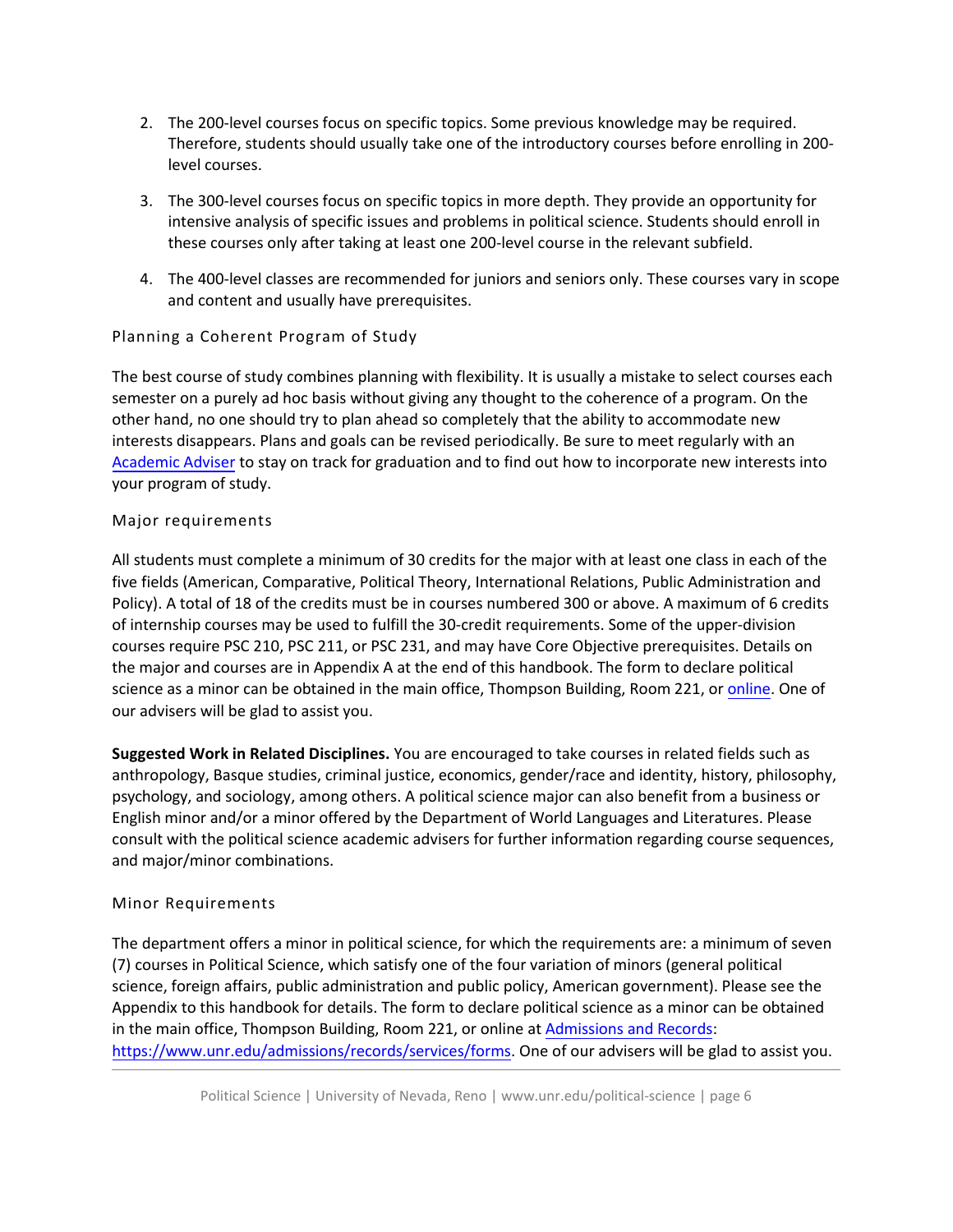#### BA/MA and BA/MPA programs

 able to bring in with you), rather than the usual six. The accelerated degree program allows undergraduate students to take graduate level courses and apply them to their undergraduate program and their graduate program if they go onto graduate school. It also allows federal financial aid to count the graduate level classes towards the undergraduate program and therefore will pay for the graduate level courses. You might be able to get your BA and a Master's degree in Political Science, or your BA and a Master's in Public Administration and Policy, in a total of five years (or possibly fewer depending on credits you are

To apply, students in the accelerated program must go through two separate steps:

the [accelerated](https://nam04.safelinks.protection.outlook.com/?url=https%3A%2F%2Fpowerforms.docusign.net%2Fadb50c03-1d29-4435-8cb3-0438ffae1c79%3Fenv%3Dna3-eu1%26acct%3D00b1dddc-e55a-4962-9660-d691e16a2f23&data=01%7C01%7Ccarolynwarner%40unr.edu%7C2bc2f503b405496bcc8708d7fd9e8250%7C523b4bfc0ebd4c03b2b96f6a17fd31d8%7C1&sdata=GnID1kuwgLqClJfrRH1%2FZMlWam8e5GMk64Ms%2FzbxdOE%3D&reserved=0) form which is on Graduate School's [forms](https://www.unr.edu/grad/student-resources/forms) page. You must have completed at least 75 credits toward the bachelor's degree with a 3.0 UNR GPA, typically during the spring of the junior year. It is best to apply one month in advance of the opening of course registration (by October 1 for the following spring semester and by March 1 for the following fall semester). As part of the admission process, students must select a faculty advisor for their program. First, you must apply to take graduate level classes as an undergraduate. Here you must use

 (MA or MPA) once you are ready to complete bachelor's degree--that is, in senior status. Second, you must apply to the Graduate School for formal admission to the graduate program of interest

 application for admission to the graduate program. Completing the accelerated form does not guarantee admission to the graduate program and is not the

 option. See also https://www.unr.edu/degrees/political-science/accelerated-programs. Please consult one of our academic advisers no later than your Junior year to learn more about this

### Academic Ad[vising](https://www.unr.edu/degrees/political-science/accelerated-programs)

<span id="page-5-0"></span> appointment with the undergraduate adviser. Your adviser is a valuable resource. He or she can help you plan a coherent and satisfying curriculum and can provide you with information on course offerings and opportunities within the department. Meeting with your adviser also ensures progress toward fulfilling both university graduation requirements and departmental major requirements. Upon notification of your declaration as a major in political science, you should make an advising

#### <span id="page-5-1"></span>Internships

 have learned into action is through an internship. The Political Science department offers three types of A great way to get applied experience in politics, policy and public administration, and to put what you internships. Please check our web page, as well as the content below:

- Public Service Internship
- Congressional Internship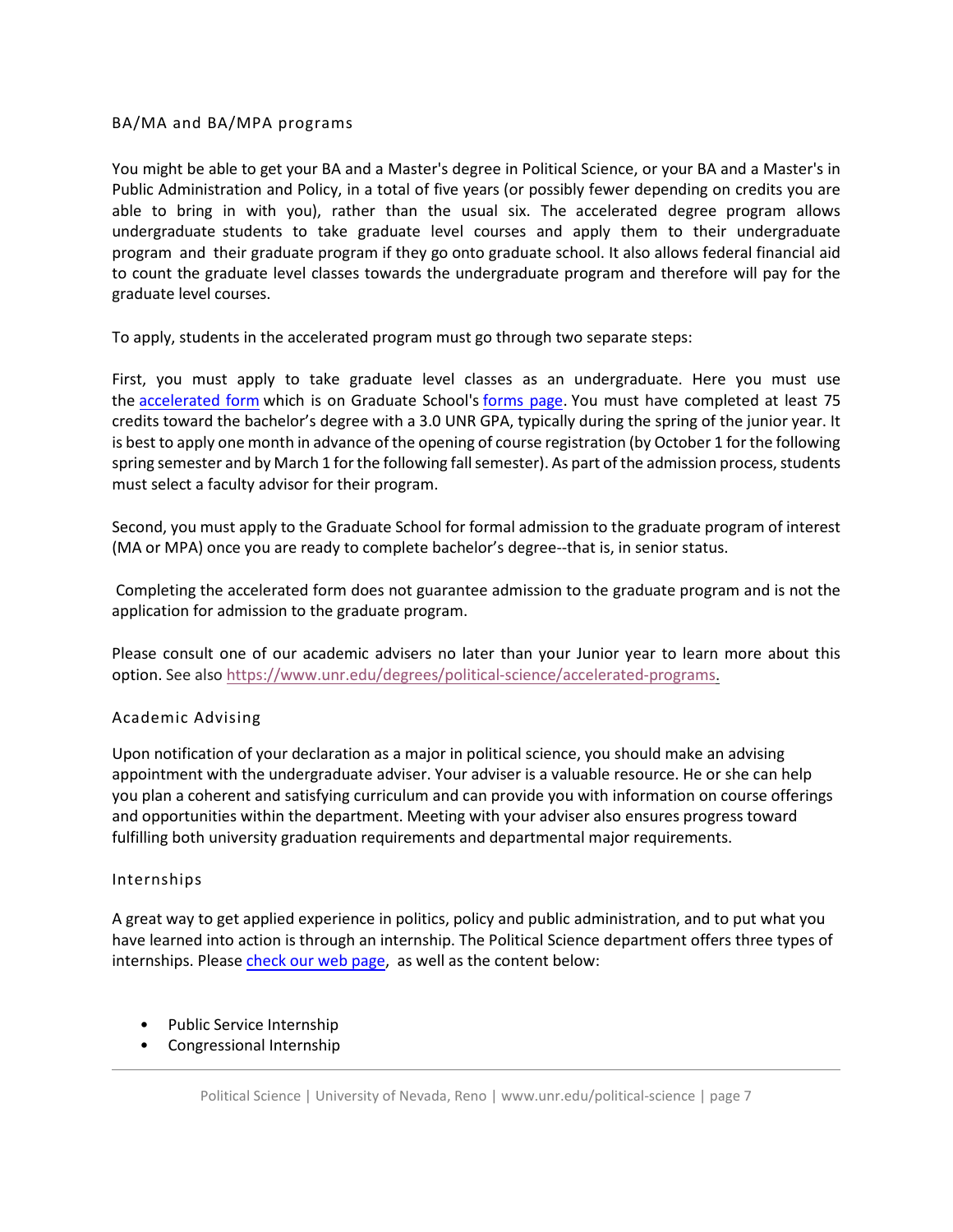• Nevada Legislative Internship

# Public Service Internship

 in the community. While serving as an intern, students gain invaluable experience in and exposure to the day-to-day working environment of a host organization. Opportunities exist at both the domestic The public service internship program offers interested and qualified students the opportunity to earn 3- 6 credits while serving as an intern in one of various public, nonprofit, or approved private organizations and international policy levels. In addition, internship positions are available in various state-level campaign offices.

 most are voluntary. The student typically works in his/her assigned or selected organization for from six to twelve hours per week depending on the number of credits a student wishes to earn. Students must Although a few internships provide modest stipends or salaries, and some provide per diem expenses, contact the faculty member with whom s/he is working at the end of each month. A final evaluation of the student's internship experience is due when the internship is completed. Interested students should contact Dr. John Marini, [jmarini@unr.edu,](mailto:jmarini@unr.edu) for more information.

# Congressional Internship

 Students can earn 3-6 units of political science credit, while obtaining practical experience in the Washington, D.C. Students must obtain internship through the congressional office, not the Department legislative process, by serving as an intern in a U.S. Senate or U.S .House of Representatives office in of Political Science. Prerequisite: 9 political science credits, including PSC 304, or examination. Interested students should contact Dr. John Marini, *jmarini@unr.edu*, for more information.

# Nevada Legislative Internship

 In these internships, students gain firsthand experience in the inner workings of Nevada government to juniors and seniors. Interested students should make sure they have completed PSC 304 or PSC 308 by fall of the academic year. A GPA of 3.0 is preferred. Applications will be available in the preceding fall with the state legislature (when in session) and earn 3-6 university credits. The duration of internship is from mid-January until the end of the semester during the legislative session. This internship is available at the Department of Political Science. Please contact the department for further information.

### <span id="page-6-0"></span>Pi Sigma Alpha

The Delta Xi Chapter of Pi Sigma Alpha recognizes eligible juniors and seniors who have demonstrated academic excellence in political science. The chapter cooperates with the Department of Political Science in promoting valuable extracurricular activities related to public affairs. Membership in the University of Nevada, Reno chapter of this national honor society is open to all students who have: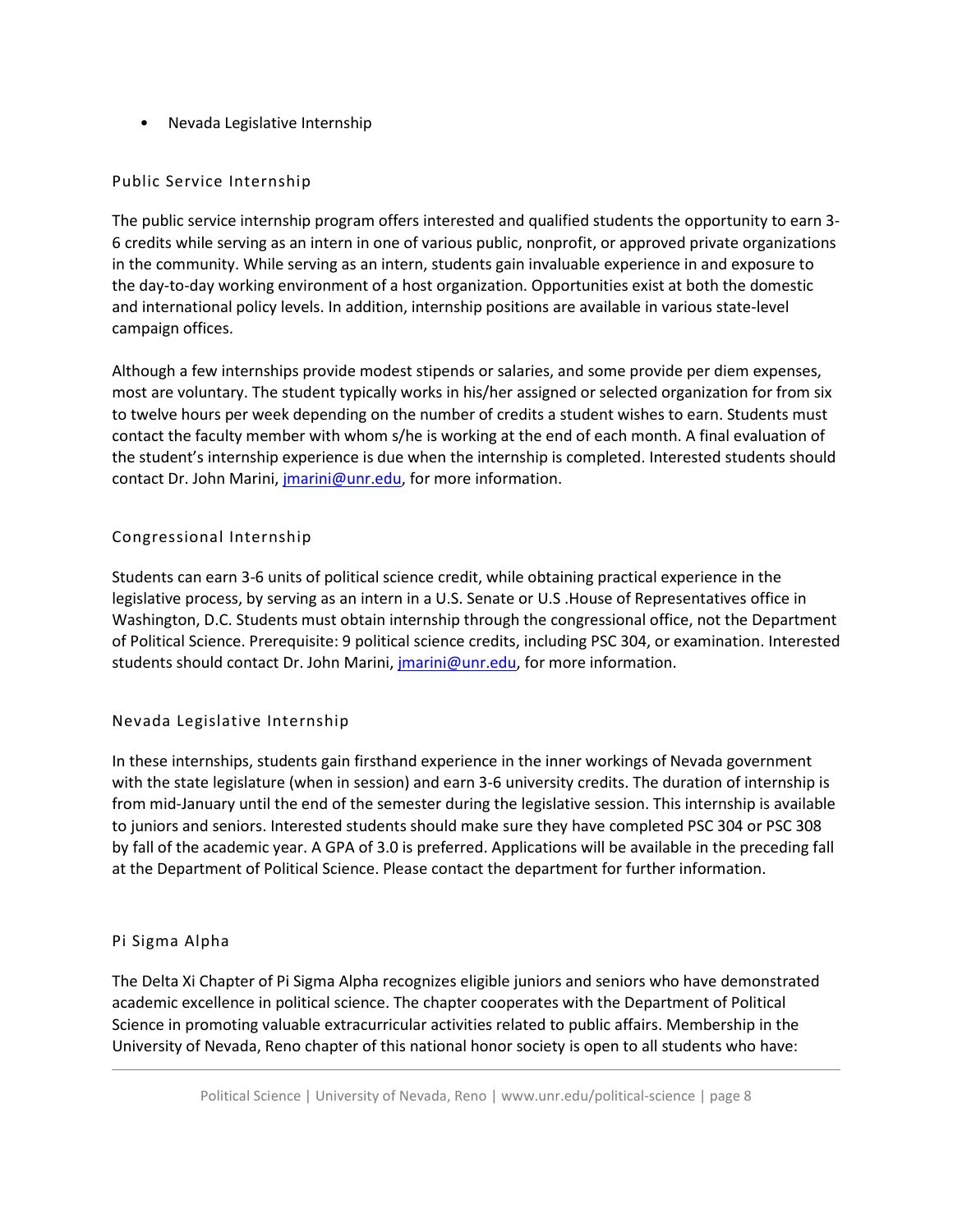- 1) completed at least three political science courses, one of which must be at the 100-level or above;
- 2) achieved a minimum GPA of 3.3 overall, and a minimum GPA of 3.5 in political science courses;
- 3) rank in the top one-quarter of the relevant class.

 each member with a distinctive certificate attesting to his or her membership in the society. The faculty One-time membership dues are used to fund chapter activities and the national office, and to provide adviser to Pi Sigma Alpha is Dr. Ian M. Hartshorn.

For more information, see Pi Sigma Alpha's national website at: www.pisigmaalpha.org/

# MODEL UNITED NATIONS



 politicking goes on behind the formal famines and civil war? Find out and learn by participating in the Model United Nations, and Interested in international politics and affairs? Have you ever wondered how countries negotiate in formal settings? How do they persuade other countries to go along with their proposals? How much informal presentations and votes? How effective are they at ameliorating critical problems such as by taking our IAFF 300 Model United Nations

 course. Students in the Model UN course have the option of participating in the regional Model UN conference that takes place annually in late spring in San Francisco. Thanks to the generosity of the Judy Nowland & Harry M. Chase, Jr. Scholarship Endowment, the Department of Political Science has adequate funding to pay students' travel expenditures.

For more information, please contact Dr. Nicholas Seltzer, [nseltzer@unr.edu.](mailto:nseltzer@unr.edu)

# Scholarships

 The generosity of alumni and other donors allows the Department of Political Science to offer several scholarships to political science and international affairs students. The Adam Gregory Thomas Legislative Internship Scholarship Endowment supports student participation in the Nevada State Legislature subsidize students' academic expenses. Additional grants and scholarships are also available with internship program. The Senator William J. Raggio Free Enterprise Scholarship Endowment and others awards ranging from about \$500-\$4,500.

Don't overlook these opportunities! Read below for further information.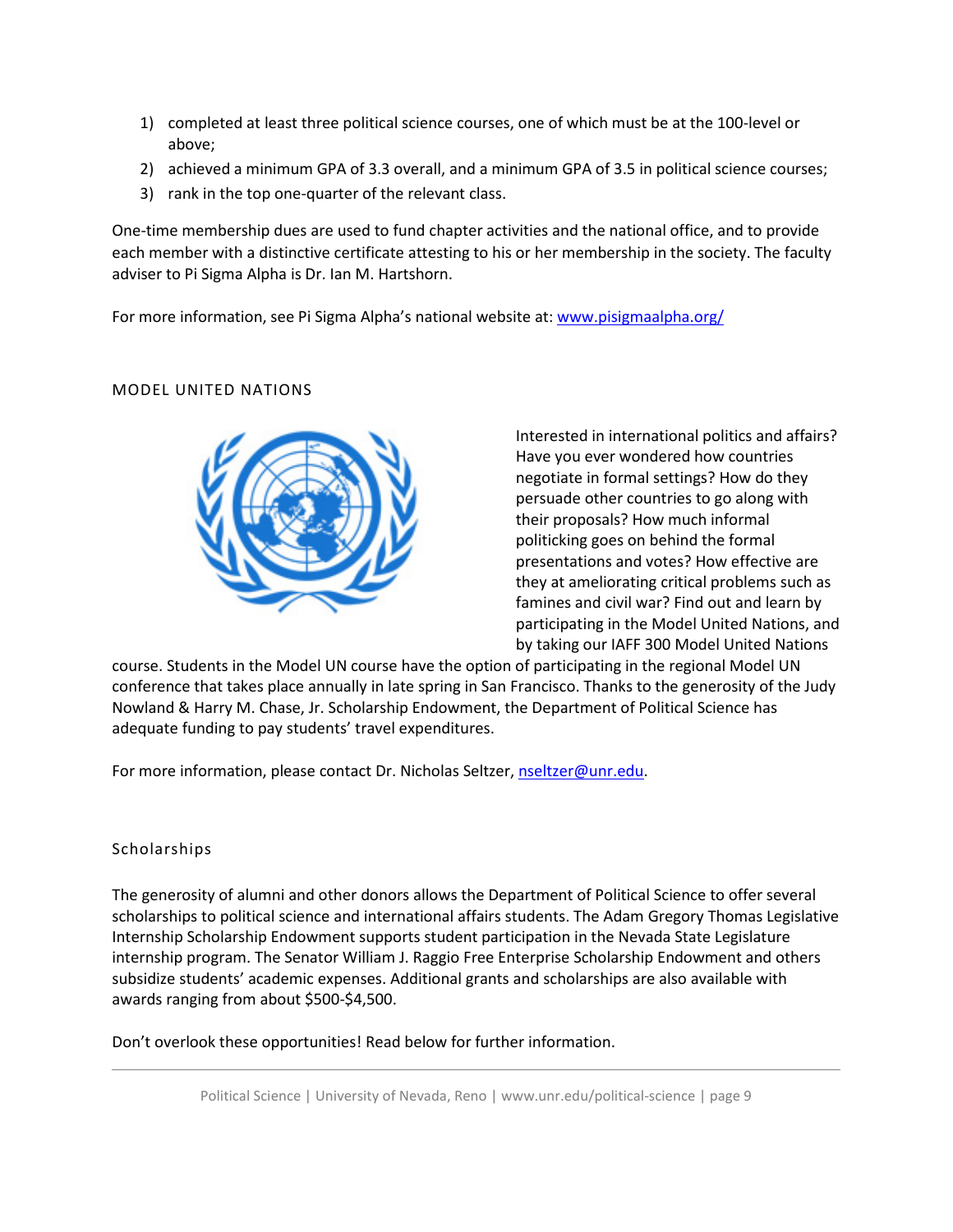# New Student Scholarships

 Your application to the University of Nevada, Reno is also your scholarship application. No further applications are required. Applications received by February 1 are given priority consideration.

# Continuing Student Scholarships

 If you are a continuing student, to be considered for scholarships and awards, you must complete the GUS application is available until May 31 but scholarship application preference is given to those who complete by February 1. The GUS application is required to be eligible for scholarships/awards offered by OISS and many other University departments. Graduate & Undergraduate Scholarship (GUS) Application in your [MyNEVADA account](https://cs.nevada.unr.edu/psp/unrcsprd/?cmd=login&languageCd=ENG) between October 1 and February 1 annually by going to Student Center, Supplemental Forms, Scholarship Application. The

# <span id="page-8-0"></span>Career Opportunities

 professional whose work involves the public domain would benefit from the knowledge gained and the critical skills developed as a political science major. Like all the disciplines in the liberal arts, a degree in political science is not a vocational or professional degree that is intended to provide training for one specific career. Nevertheless, an undergraduate major in political science is appropriate and valuable preparation for a wide variety of careers. Any

Political science majors follow varied paths after graduation. Majoring in political science can qualify you for many different careers in private, for-profit, and nonprofit organizations, as well as the public sector. Graduates can pursue careers in a variety of fields, including but not limited to:

- law
- consulting
- research
- business and finance
- state, local, and federal government
- elected office and campaign management
- journalism, media, and communications
- community service
- advocacy
- non-governmental and non-profit organizations
- teaching
- medicine

 Don't forget UNR's Career Studio for helpful resources on job searches, internships, resume writing, interview coaching, and other things that can help you with your career planning and job search. Faculty in the department are always glad to talk to students about career options—including post-graduate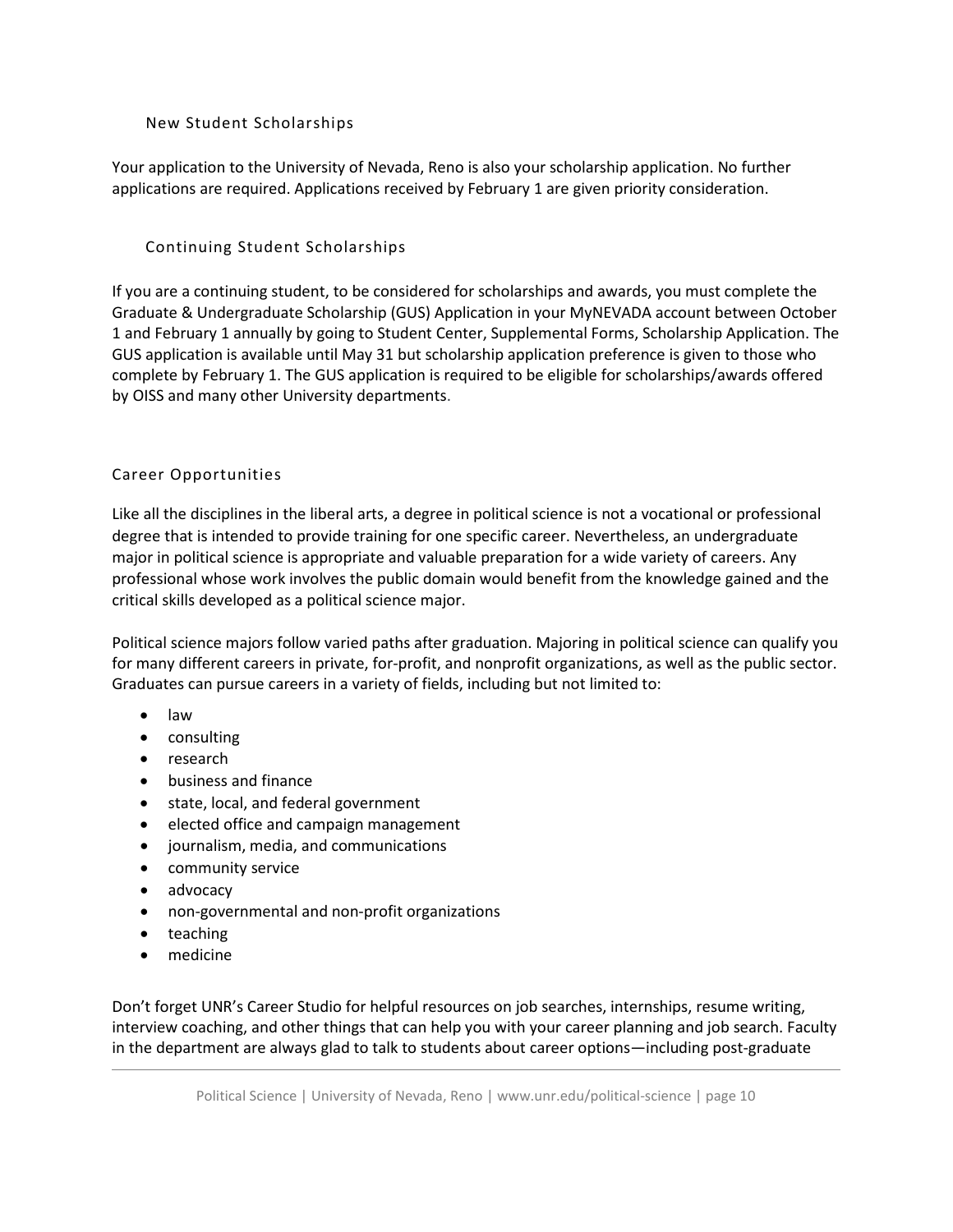programs—as well. For those of you interested in Law or Medicine, please talk to one of our advisers early on in your time at UNR, and also get in touch with the **Exploratory and Pre-Professional** Advising Center at UNR, www.unr.edu/academic-advising/center. [Advising Center](https://www.unr.edu/academic-advising/center) at UNR, [www.unr.edu/academic-advising/center.](http://www.unr.edu/academic-advising/center) Political Science | University of Nevada, Reno | <www.unr.edu/political-science> | page 11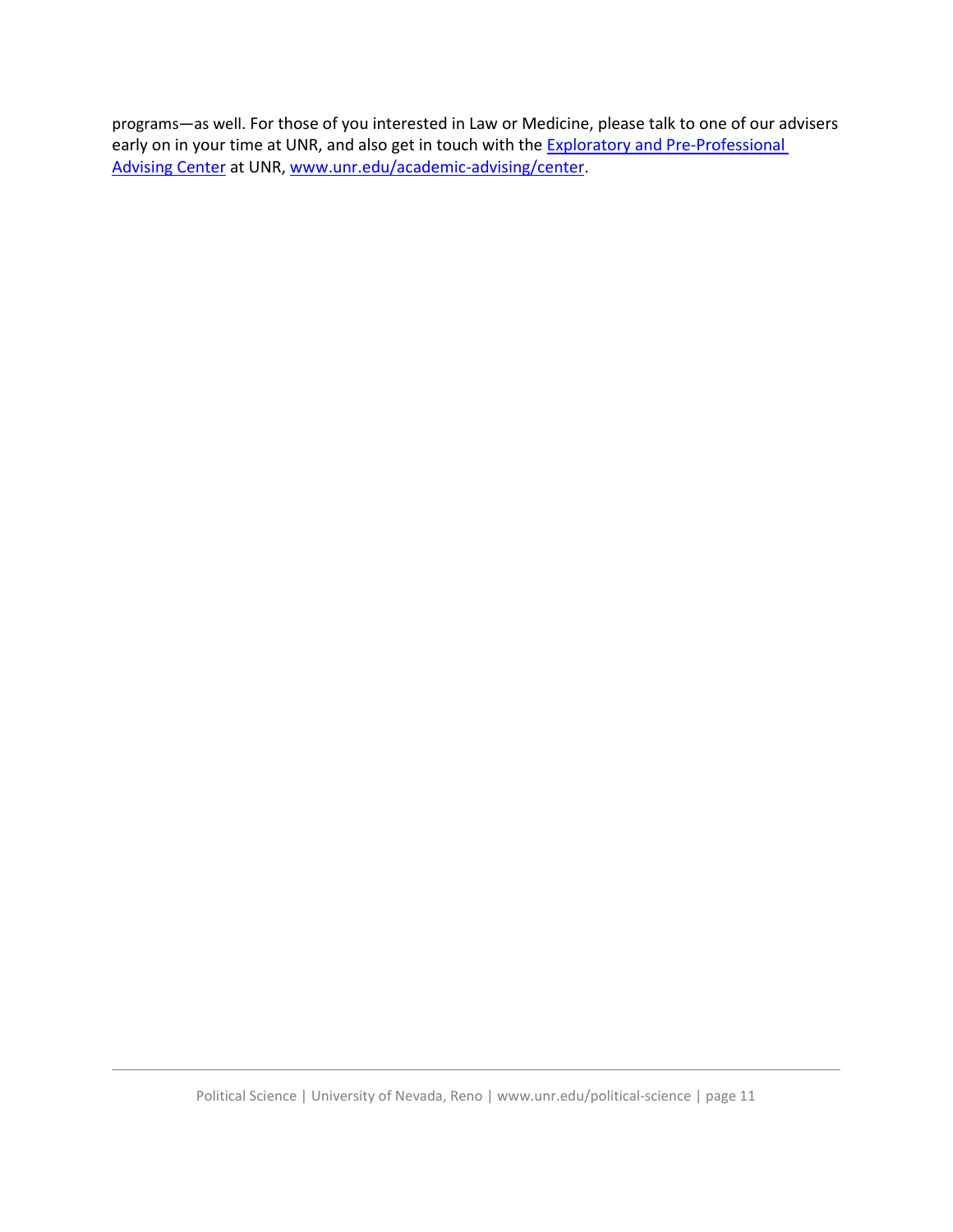# APPENDIX A: Major requirements

 All students must complete a minimum of 30 credits for the major with at least one class in each of the five fields (American, Comparative, Political Theory, International Relations, Public Policy and Administration). A total of 18 of the credits must be in courses numbered 300 or above. A maximum of 6 credits of internship courses may be used to fulfill the 30-credit requirements. Some of the upper- division courses require PSC 210, PSC 211, or PSC 231, and may have Core Objective prerequisites. Courses marked with an asterisk (\*) below may be used in either area where they are listed, but not both.

both.<br>Note that not all classes are offered every semester. These lists are subject to change; please consult the course catalog each semester for an updated list of courses offered in each of the five fields.

- 1. PSC 101 American Politics: Process and Behavior (3 credits)
- 2. American Government
	- a. PSC 208 Survey of State and Local Government
	- b. PSC 255 The American Women's Movement
	- c. PSC 304 The Legislative Process
	- d. PSC 305 The American Presidency
	- e. PSC 332 The Judicial Process\*
	- f. PSC 341 Elements of Public Administration\*
	- g. PSC 353 Identity Politics in the United States\*
	- h. PSC 354 Politics and Women\*
	- i. PSC 401A Urban Politics\*
	- j. PSC 401E Politics of Nevada
	- k. PSC 401F Public Opinion and Political Behavior
	- l. PSC 401G Political Campaigns and Elections
	- m. PSC 401H American Political Parties and Electoral Behavior
	- n. PSC 401L Citizen Participation, Pressure Groups, and Political Movements
	- o. PSC 401M Intergovernmental Relations\*
	- p. PSC 401Z Special Topics in American Government
	- q. PSC 403H The Supreme Court and Public Policy\*
	- r. PSC 411 Constitutional Law: Separation of Powers and Federalism
	- s. PSC 490B Internship: Legislative
	- t. PSC 490G Internship: Congressional
- 3. Public Administration and Public Policy
	- a. PSC 210 American Public Policy
	- b. PSC 320 Policy Analysis
	- c. PSC 332 The Judicial Process\*
	- d. PSC 341 Elements of Public Administration\*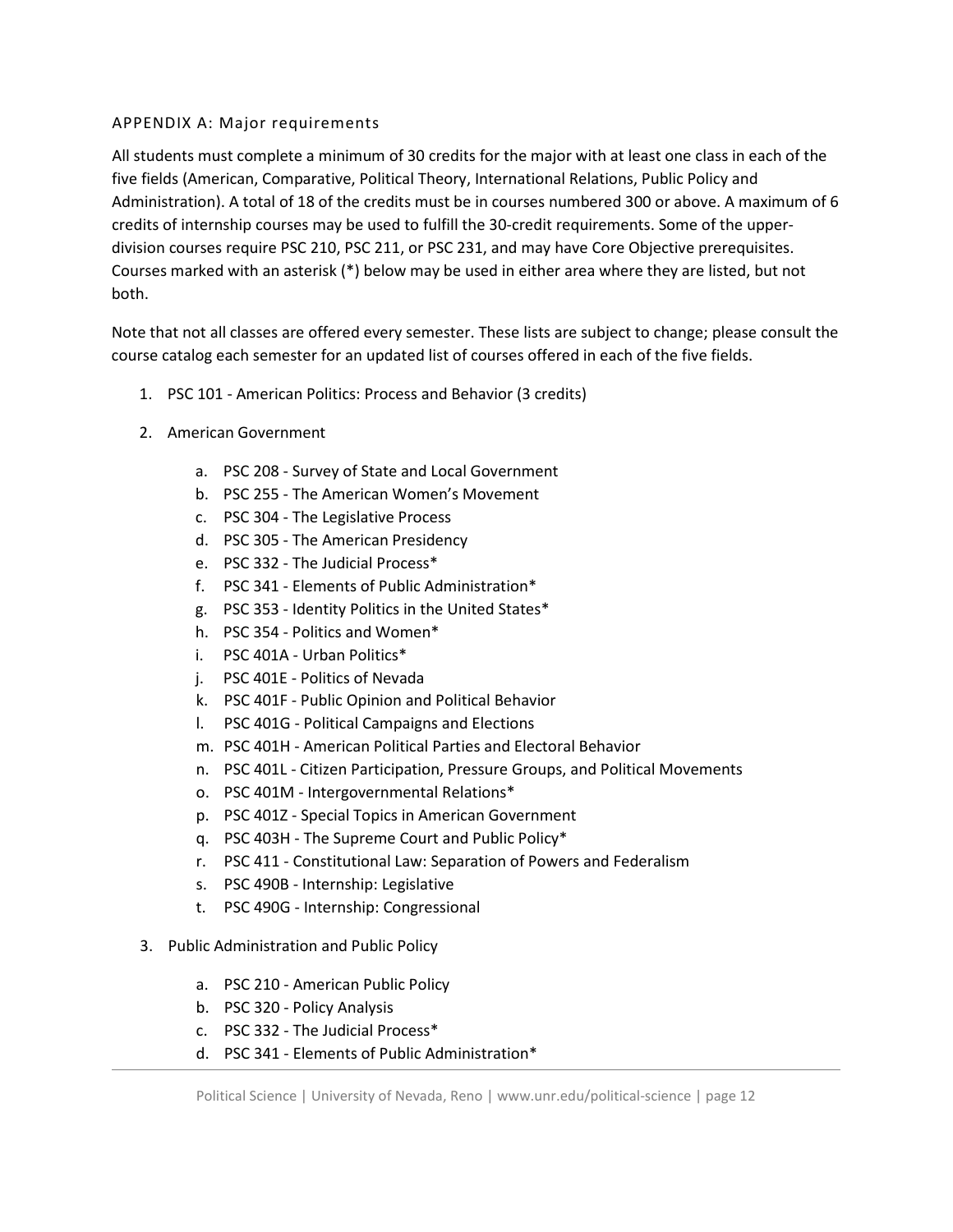- e. PSC 353 Identity Politics in the United States\*
- f. PSC 354 Politics and Women\*
- g. PSC 401A Urban Politics\*
- h. PSC 401M Intergovernmental Relations\*
- i. PSC 401Q Generational Politics and Policy
- j. PSC 403A Natural Resource Policy
- k. PSC 403B Energy and Resource Policy
- l. PSC 403C Environmental Policy
- m. PSC 403D Global Environmental Policy\*
- n. PSC 403E Environmental Law
- o. PSC 403G Law and Water Resource Policy
- p. PSC 403H The Supreme Court and Public Policy\*
- q. PSC 403K Problems in American Public Policy
- r. PSC 403M Climate Change Mitigation and Adaptation Policy
- s. PSC 403Z Special Topics in Public Policy and Administration
- t. PSC 404A Public Financial Administration
- u. PSC 404B Public Personnel Administration
- v. PSC 404C The Politics of Administration
- w. PSC 404D Comparative Public Administration\*
- x. PSC 404E Theories of Public Administration
- y. PSC 404F Administrative Law
- z. PSC 405P Global Political Economy\*
- aa. PSC 490F Internship: Public Service
- 4. Political Theory
	- a. PSC 227 Intro to Political Philosophy
	- b. PSC 323 History of Political Thought I
	- c. PSC 324 History of Political Thought II
	- d. PSC 400F Politics and Film
	- e. PSC 403J Political Ethics and Corruption
	- f. PSC 409A Political Philosophy
	- g. PSC 409B Philosophy of Political Science
	- h. PSC 409C American Political Thought
	- i. PSC 409D Contemporary Political Thought
	- j. PSC 409G Politics and Literature in the 20th Century
	- k. PSC 409K Jurisprudence
	- l. PSC 409Z Special Topics in Political Theory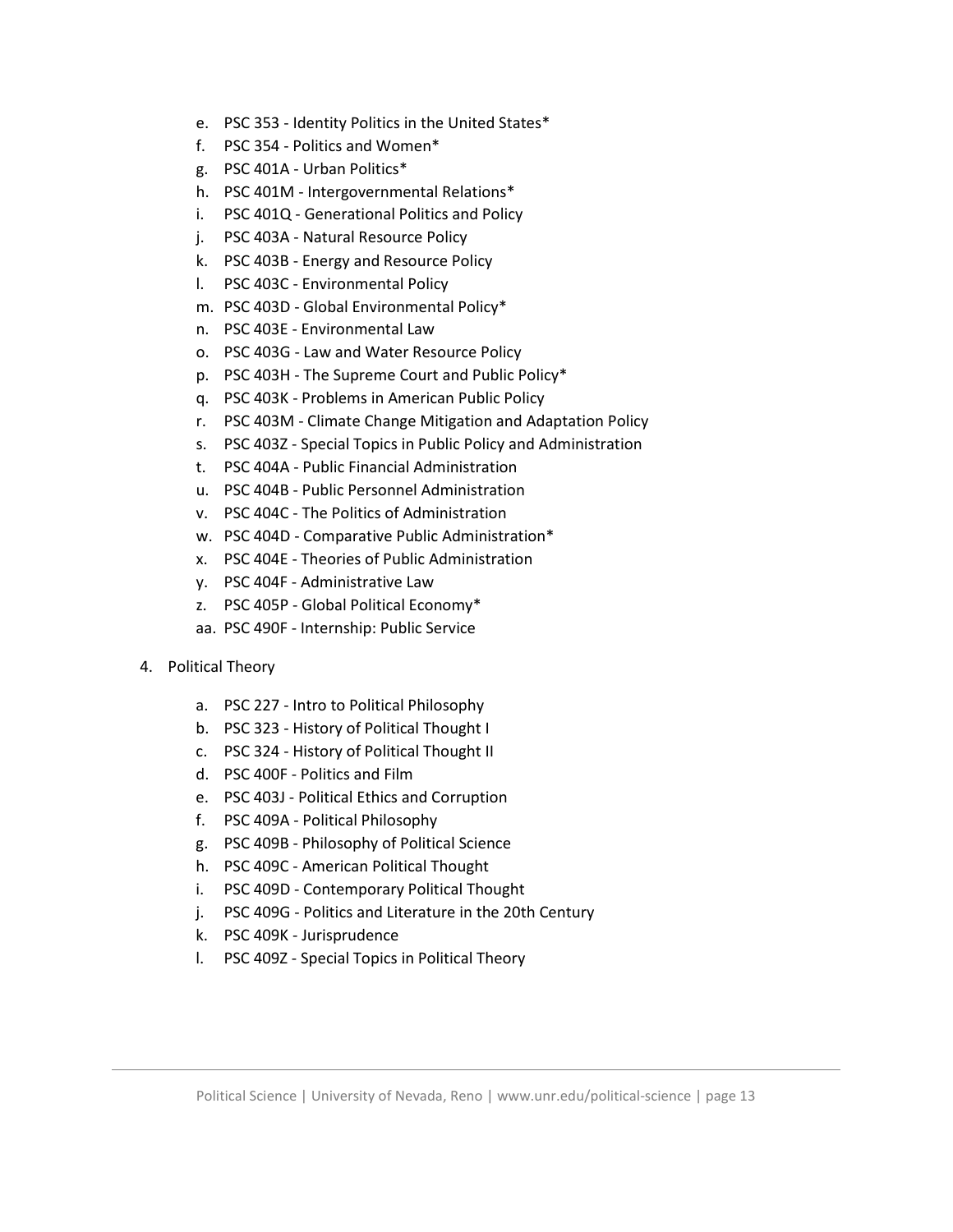- 5. Comparative Politics
	- a. PSC 211 Comparative Government and Politics
	- b. PSC 404D Comparative Public Administration\*
	- c. PSC 405E Foreign Policies of Major Powers
	- d. PSC 407A Political Systems of Western Europe
	- e. PSC 407B Political Systems of East Asia
	- f. PSC 407C Political Systems of Russia and East-Central Europe
	- g. PSC 407D Political Systems of the Middle East and North Africa
	- h. PSC 407E Political Systems of Latin America
	- i. PSC 407F Political Systems of China
	- j. PSC 407H Politics and Problems in Developed Areas
	- k. PSC 407I Politics and Problems in Developing Areas
	- l. PSC 407J Nationalism
	- m. PSC 407L Basque Diaspora Studies
	- n. PSC 407P The Middle East and World Affairs\*
	- o. PSC 407Q Political Violence and Terrorism\*
	- p. PSC 407S Comparative Political Economy\*
	- q. PSC 407T Politics of Sub-Saharan Africa
	- r. PSC 407Z Special Topics in Comparative Politics
- 6. International Relations
	- a. PSC 231 World Politics
	- b. PSC 336 International Community
	- c. PSC 403A Natural Resource Policy\*
	- d. PSC 403D Global Environmental Policy\*
	- e. PSC 405A International Law
	- f. PSC 405D American Foreign Policy
	- g. PSC 405E Foreign Policies of Major Powers
	- h. PSC 405F Problems of World Politics
	- i. PSC 405G International Conflict
	- j. PSC 405H International Human Rights
	- k. PSC 405I Holocaust and Genocide
	- l. PSC 405P Global Political Economy\*
	- m. PSC 405Z Special Topics in International Relations and Foreign Policy
	- n. PSC 407P The Middle East and World Affairs\*
	- o. PSC 407S Comparative Political Economy\*
	- p. PSC 407W Terrorism
	- q. PSC 407X Suicide Terrorism
	- r. PSC 407Y Democratization and Authoritarianism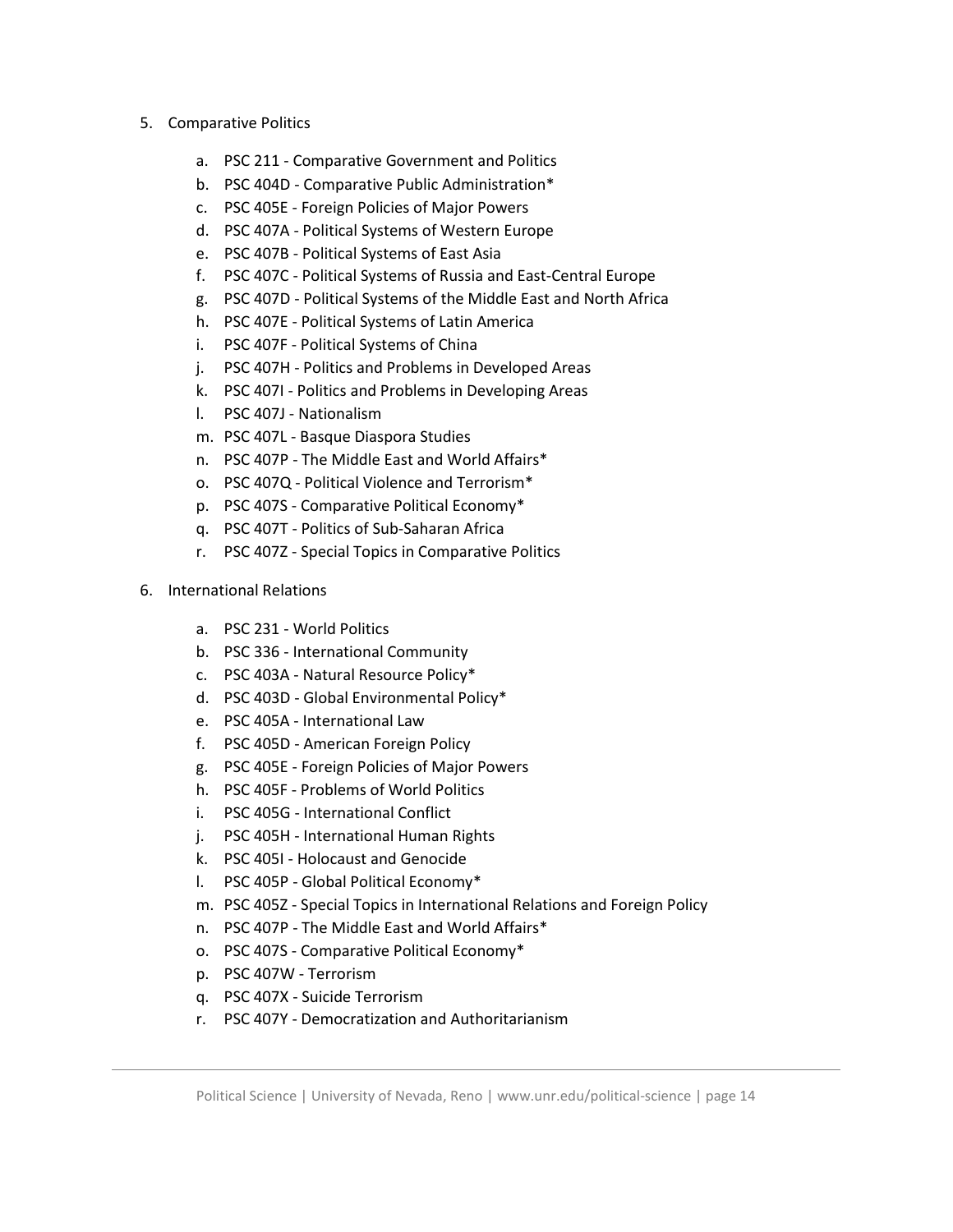# APPENDIX B: Minor Requirements

 For the minor in Political Science, a student must take a minimum of seven (7) courses in political science, which satisfy one of the four variation of minors (General Political Science, Foreign Affairs, Public Administration and Public Policy, American Government). The minor areas and courses are listed below.

# **Minor Interest Subject (General Political Science)—21 Credits**

- 1. PSC 101 American Politics: Process and Behavior
- 2. Three courses (9 credits) from the following:
	- PSC 210 American Public Policy
	- PSC 211 Comparative Government and Politics
	- PSC 231 World Politics
	- PSC 341 Elements of Public Administration
- 3. Three additional upper-division political science or international affairs courses

### **Minor Interest Subject (Foreign Affairs)—21 Credits**

- 1. PSC 101 American Politics: Process and Behavior
- 2. PSC 211 Comparative Government and Politics
- 3. PSC 231 World Politics
- 4. Please view our course catalog online through MyNEVADA and select four upper-division courses (3 credits each), including but not limited to the following two lists of courses:

### *Comparative politics\**

 • Select any PSC 407 or PSC 408 courses (Student may look through class catalog to find courses with designated number PSC 407 or PSC 408)

*International relations\** 

- PSC 336 International Community
- PSC 403D Global Environmental Policy
- IAFF 300 Model United Nations
- IAFF 350 Internship (1-6 credits)
- • Select any PSC 405 courses (Student may look through class catalog to find courses with designated number PSC 405)

# **\*NOTE: Students must take at least one course from each of the above lists.**